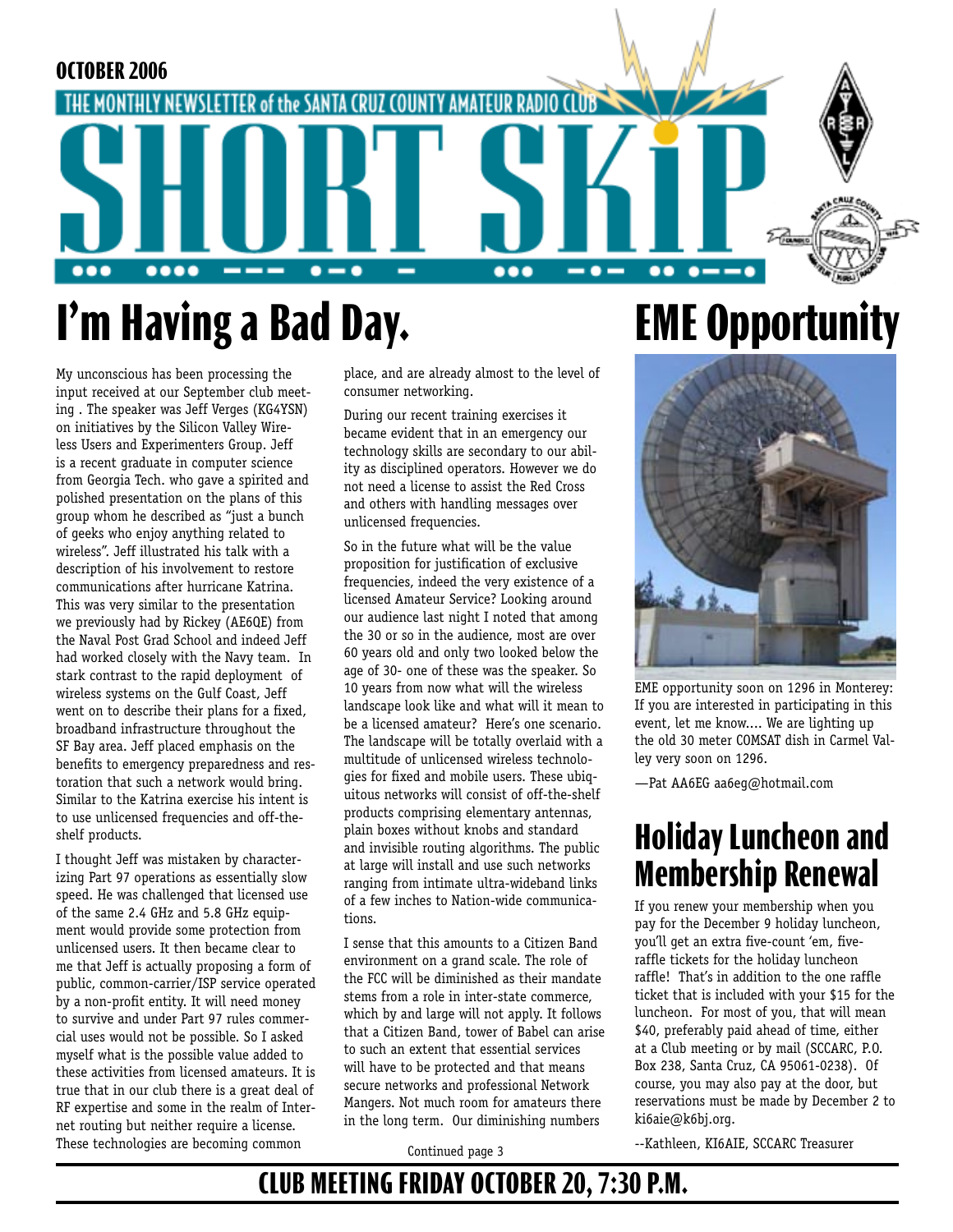Sep 9: For your scribe the session on Sept 9th was limited to just one hour so, although it was well attended, I do not have as much as usual to report. We like to recognize outstanding work, stimulating questions or clear and helpful answers. This week our star surely was Al (KM6VV). Al listens more than he talks, and his home-brew projects always contain his unique software. Two of his projects were on display, one was a direction finder using the Time Delay of Arrival Technique. Briefly with two physically separate antennas the phase of their outputs varies with their orientation relative to the direction of the incoming signal. Al's project switches rapidly between the antennas and compares the phase of their outputs. By aligning the antennas to produce in-phase outputs the direction of arrival is discovered. Al has done this brilliantly using a microprocessor and his own code. For further reading start with the name "Adcock".

Al's second project was a stepper motor controller using a microprocessor and his own PC based software via a USB port. The stepper motor drives a 4 axis milling machine that Al can use to carve out Printed Circuit Boards. On the topic of PCB's Ron W6WO remains unconvinced that the print and transfer technique is the way to go. Ron will be looking at the technique developed by cbridge.com who promised to add a guide to making PCBs to their web site. Other related topics included Sharpie Marker pens and Eagle PCB layout software. Al says that he mills boards from files produced by this program.

The key question this session came from our VP, Pat (AA6EG). Can you make a non polarized capacitor by using two electrolytics back to back in series? We did not come to a conclusion but the census was that this might cause problems for the very chemical process that electrolytics rely on. Anyone with further insight is invited to speak up. By the way we should all be appreciative of Pat's efforts on arranging speakers at club meetings. This is no small task.

Kathleen (KI6AIE) uses a CAKE meeting once each month to prepare the Short Skip

issue for mailing. We should thank her and the others who pitch in and in future will try to arrange the tables so that more can take part without loosing contact with the technical discussions. Our next session will be on Sept 23rd and beyond we will sync up with the monthly Club meetings. WE WELCOME GUESTS ! Looking forward to the bands opening up, CQP, the club auction, and XMAS lunch

Sep 23: A very spirited session today so I hope to be able to communicate the multitopical discussions well enough.

We discussed the hexbeam project under way by Jeff (AE6KW) for the CQP weekend. It is a tricky antenna to visualize so take a peek at http://www.hexbeam.com/ A question has surfaced about the reflector and whether or not its two halves need to be connected at the center or not. All agreed that this should be the case and yet at this point in time the construction details are unclear.

Dave (W8FLL) mentioned that low cost fiber poles are to be found via World Radio.

We shifted into the realm of tuners. Dave made a good point that the output stages of a radio or amplifier often serve the functions of a tuner. Ron (W6WO) questioned the power loss in compact auto tuners that are so popular today.

Our plans for CQP this year envisage co-located HF stations and the mutual interference /destruction that can come to pass. Larry (WB6MVK) offered the phrase "RF Crematorium" that we should do well to keep in mind.

Two mystery items were shown, both were identified. One was a socket for the old time acorn tubes which were developed during WWII. Their small dimensions reduced internal reactances and so enabled their use at VHF. The second was a SMA connector designed for hardline of the Succoform type.

A possible use for the packages of dessicant found in some electronics packaging was suggested as Dehydrated Coffee. Ths was not universally endorsed by those present.

Kathleen (KI6AIE) illustrated a BNC bulkhead connector that lacked a female pin. Reed (N1WC) showed the strip line technology used in an Alinco TX/RX amplifier for 2 meters that he had found, it needs testing. Kathleen explained the danger inherent in using a recliner chair while operating a HT having a long coax cable. Kathleen provided the definitive historical background to the designation of Al materials and I hope

that this will be published in Short Skip.

Bob (K6XX) mentioned his preferred logging program is TR-Log. It provides the useful feature of supporting external paddles to key its internal CW keyer.

More discussion took place on Alkaline/ NiCad/NIMH batteries and I think came to the conclusion that any form has it's own particular merit and limitation.

A fair amount of time was spent on the physical aspects of making PCBs and the use of board layout software. Bob (K6XX) described the use of Eagle software that he has used successfully after a modest learning curve. Ron (W6WO) reported that Circuit Bridge specializes in silk screen/ stencil products that will be worth trying as an alternative to the iron-on technique.

Reed (N1WC ) made helpful mention to the re-use of enclosures for defunct external hard-drives, Same can apply to the cases for old PC power supplies or even old computer towers.

Ron (W6WO) showed the CISCO radio that will be used at the downtown end of the 2.4 GHz link to K6BJ site and explained that work is proceeding to get the link installed and running. Ron also provided a reference to some free software that emulates a HP Plotter that should make it easier to get instrument data up on a PC screen. Thanks to Jeff AE6KS for this lead. If you have test gear with an GPIB/HPIB port, check it out at http://www.thegleam.com/ke5fx/gpib/ readme.htm

As the next bi-weekly CAKE session coincides with CQP I think that we will skip it and resume the day after our Club meeting in October. That way it will assist the travel arrangements that out of towners have to make to attend both activities.

Are you having fun yet ? Where else in Ham Radio can you get more fun for the price of a cup of coffee ?



# **Treasurer's Report**

At the September 2006 Board of Directors meeting, SCCARC Treasurer Kathleen McQuilling, KI6AIE, reported that the SCCARC treasury had \$5032.01 in cash and bank accounts. At that time all financial obligations had been met.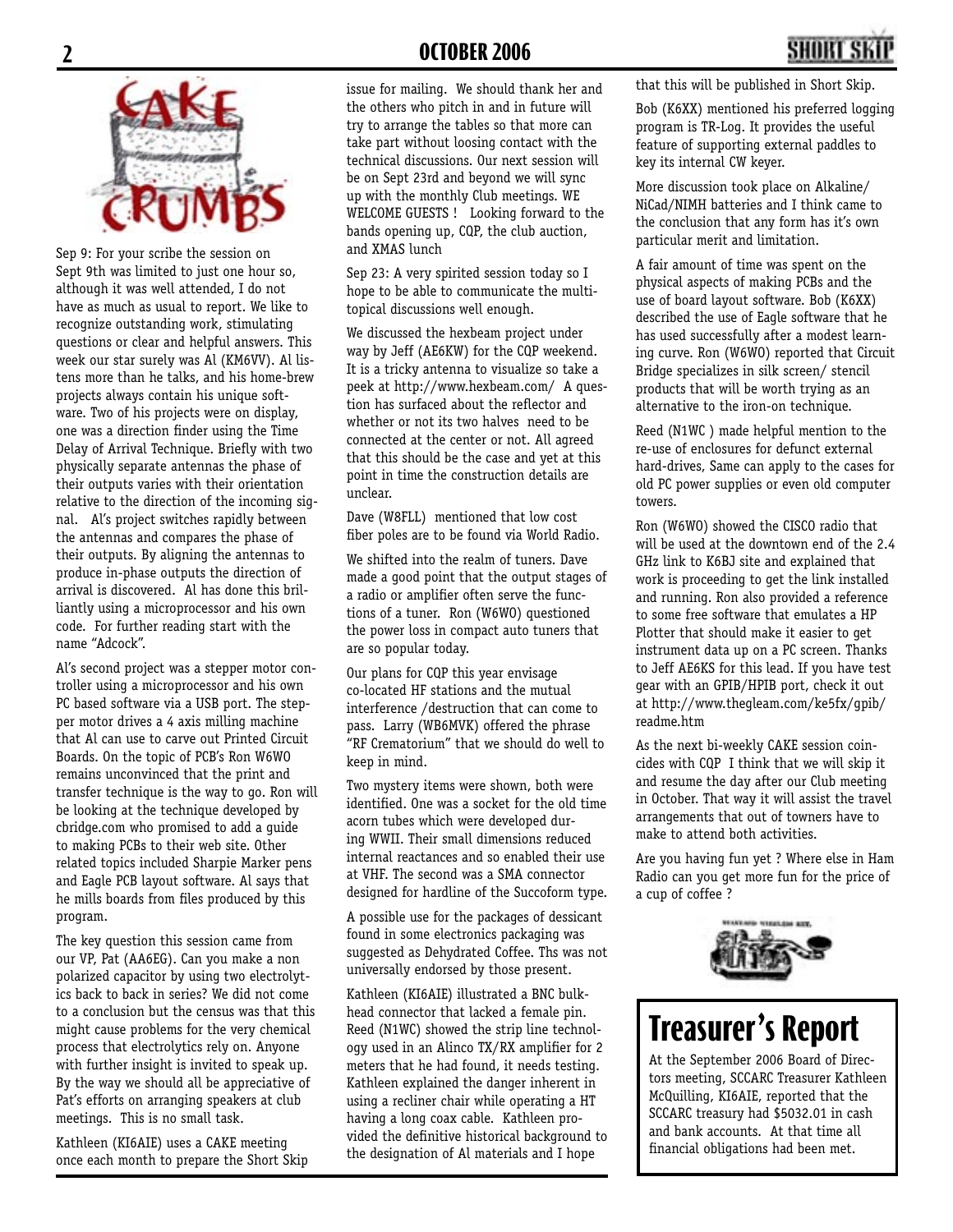## **2 OCTOBER 2006 3**



### By Art Lee WF6P HATTIE.

Maritime communications are tough at times. Chris Doutre, KG6SKO, is crewing aboard the Bobby McGee, a Hunter 46' sloop, embarked on a two week cruise to Catalina. This is the same fine yacht I helped bring down from San Francisco last November. Chris got word to me through

Steve Smardon, N6TGM. Steve said that Chris checks in with the Pacific Seafarer's Net on 14.300 at 2000 PDT. I could not copy him on receive using my 80 mtr and 40 mtr dipole antennas. Via Steves cell phone, I got word to him to come up on the Baja Maritime Mobile Net at 0800 on 7.230 no luck there either, even when they were at anchor just south of Point Sur. With the sunspot cycle being at the lowest point, the bands are not friendly. Things have got to get better. Chris sailed a transpac racer back from Hawaii a few months ago. He's quite a blue water sailor. I prefer to stick within a few miles from shore.

Was reading a fascinating book, Last of the Flying Clippers. In the 1930s, Pan Am was flying four-engine seaplanes from Alameda, then Treasure Island, to the Orient. These huge aircraft landed and were serviced at Pearl Harbor, Midway, Wake, Guam and Manila. One of the China Clippers was strafed and hit at Wake Island during a Japanese air attack. Years after the war, I

### **Bad Day continued**

and irrelevant expertise will relegate us to a lowly hobbyist level. We will no longer justify the spectrum allocations and license privileges that we now enjoy and can expect to loose them, or at least have to share them.

When all it takes are plug and play commodity products, where is the challenge, the excitement, the magic of wireless communications? Ten years from now there might be only a small cadre of diehard HF enthusiasts

visited the old Pan Am seaplane facilities at each site. Many of the old columns for the docks in the lagoons were still visible. In those years, CW was the preferred or most used form of communication. To be a radioman on a Clipper, one had to be very proficient in code. One operator had completed radio school in the US Army at Chanute Field, IL. Employed by Pan Am, he was skilled in code, installation and adjustments of field radio and telegraph equipment, electricity and magnetism theory, elements of radio, circuits and radio and telegraph equipment problem-solving, testing, knowledge of radio nets and procedures and basic radio practice. One radioman, Walter Dalglish, held a 1933-earned Army Air Corps degree in technical radio



Radio operator's station, "China Clipper"

mechanics and operation, a 1935 degree in radio electronics issued by Fort Monmonth, N.J., plus a 1939 FCC Second Class Radio Telegraph Operators license given him in Washington, D.C. He first manned the radio shop in Baltimore, then became an assistant radio operator flying the Lisbon route. He then earned a degree in radio engineering. Whew! That was a lot of work and study. Pilots these days have the luxury of space-age communications.

(hopefully like myself) left. It was good enough for me as a boy but I doubt it will be enough for my grandson. For much of the future wireless needs of societyno licensed amateurs need apply. I am uncomfortable with this doomsday outlook and hope to spawn vigorous and positive alternative scenarios. Being essentially an optimist I can come up with other projections, but not today. How about you?

Have a nice day

—Ron W6WO

# **K6BJ Special Event Station**

A couple of months ago my article in Short Skip discussed Melvin Wilder, W6CEH. I mentioned that I believe Wilder Ranch State Park may be the only state or national park in the country to have a bona fide amateur radio connection. We have presented demonstrations of the hobby several times at past holiday festivities on the ranch. This year we have been invited to do so as part of the Fall Harvest Festival on Saturday October 28. These special weekend celebrations typically attract several thousand visitors to the park.

I am assembling some graphic displays and I have a few small pieces of antique gear. We need 2-3 other vintage oriented hams to participate. It would be great if someone had a vintage xmtr and rx to display. By vintage, I mean pre-WW2. While we have operated K6BJ as a special event station in years past, it was not a great success with makeshift antennas. Even 2 M is not very good at the site. (Wilder experiemented for years with a wide variety of antennas. I have interviews of his ranch foreman on tape, where he describes some of the experimentation in detail.)

The event runs from 11 AM until 4 PM. We could work out a shift arrangement so no one has to spend excessive time tied to the exhibit.

Let me hear from you by the end of this week if you can help out.

—73 de Wayne, KB6KN waynetha@cruzio.com

Wilder Ranch is located 2 miles north of Santa Cruz, on Highway 1. Admission is free; parking is \$6.00 per car. For more information, call (831) 426-0505.

## **Nominations for Special Recognition**

The Board of Directors are soliciting nominations for acknowledgement of outstanding contributions to the Club. Recipients will be honored at the December holiday luncheon. Nominees do not need to be Club members. Please email your nomination, with a brief description of the contribution, to our Club Treasurer, Kathleen McQuilling, at ki6aie@k6bj.org no later than Monday, November 20.